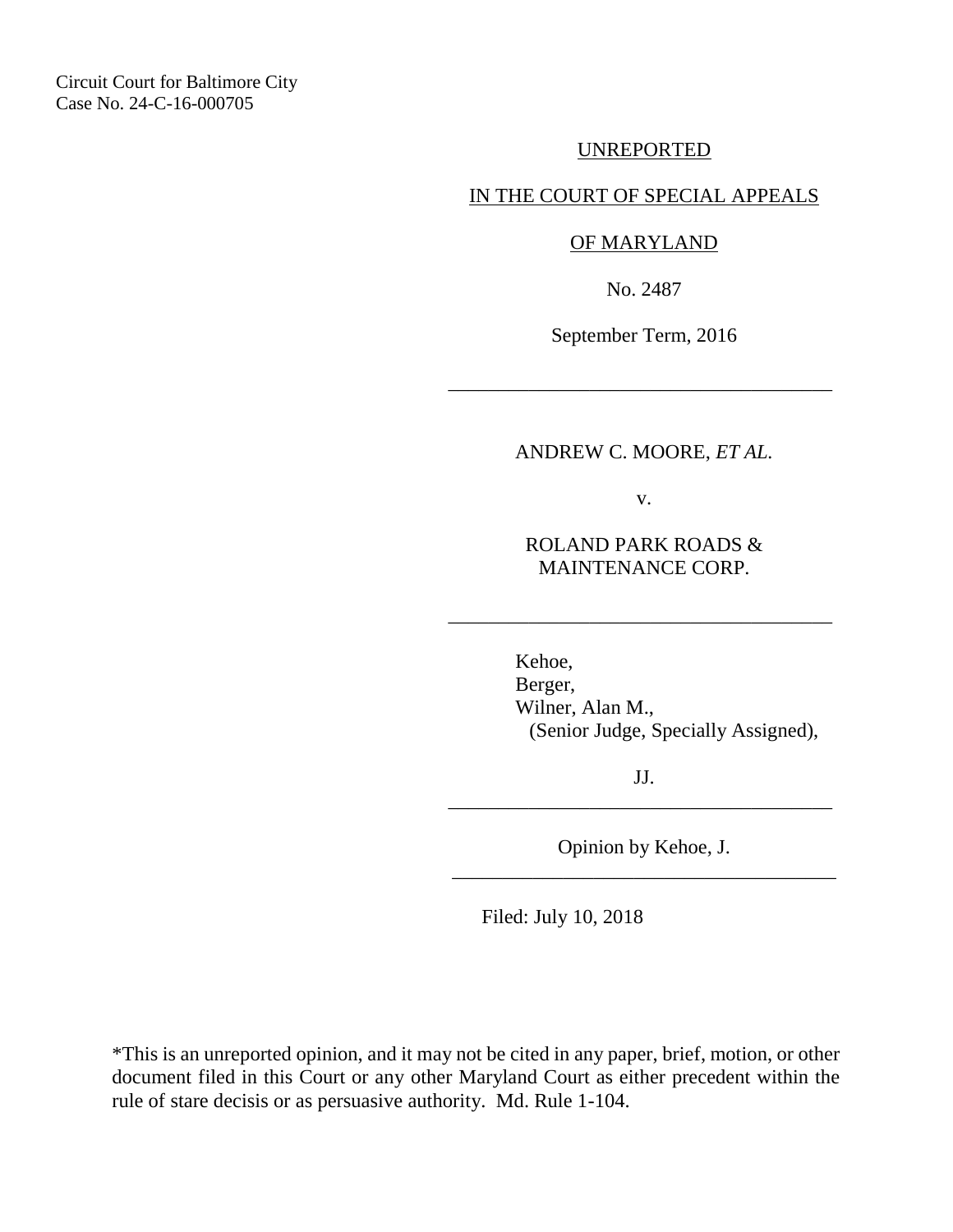This appeal arises out of a dispute between Andrew and Whitney Moore and the Roland Park Roads and Maintenance Corporation (the "Corporation") regarding covenants (the "Covenants"), which the Corporation asserts encumber the Moores' residence in the Roland Park neighborhood of Baltimore City. The Moores filed a civil action in the Circuit Court for Baltimore City seeking a declaratory judgment to the effect that the Roland Park Covenants (1) do not apply to their property or (2) if the Covenants do apply, the Corporation misapplied them when it denied the Moores' proposal to build a garage on their property. The circuit court denied relief. The Moores raise two issues on appeal, which we have reworded:

(1) Did the trial court err when it decided that the Covenants applied to the Moores' lot?

(2) Did the trial court err when it concluded that business judgment rule applied to the Corporation's decision to deny the Moores' application?

We will affirm the judgment.

#### **Background**

A. The Roland Park Covenants and Their Application to the Moores' Property

Roland Park is a residential community in Baltimore that was established over a century ago. Properties in the community were subject to covenants. The original version of these covenants was imposed by a deed recorded in the land records of Baltimore City and Baltimore County in 1909. The Corporation was also established in 1909. Since that time, it has been responsible for maintaining the development, enforcing the development's covenants, and collecting fees to support these activities. One of the 1909 covenants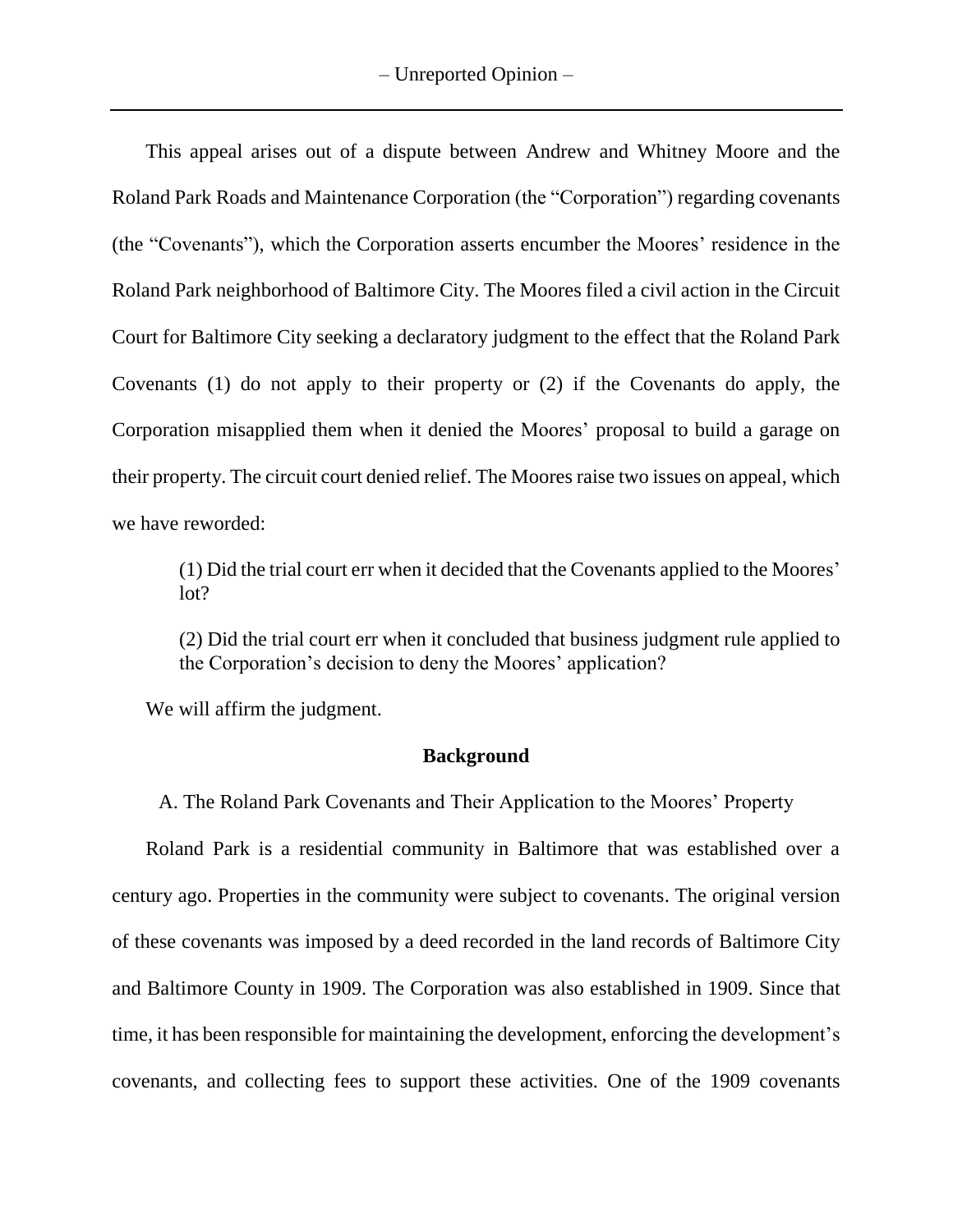provided that no building or structure was to be constructed on a lot in the development unless a plan for the improvement had been submitted to, and approved by, the Corporation. At some point in the past, the Corporation delegated its review and approval responsibilities to the Architectural Review Board (the "Board").

The 1909 version of the covenants expired in 1959. Beginning in 1989, the Corporation requested that the owners of properties within the community execute a new declaration (the "Declaration") imposing a new version of the covenants. Along with many, but not all, of the Roland Park property owners, two of the Moores' remote predecessors-in-title, Hunter Francis and Millicent Francis, signed the Declaration. It was recorded in 1990.

Two covenants imposed by the Declaration are relevant to this appeal. The first pertains to the Corporation's architectural review authority (emphasis added):

No building shall be started, erected, maintained, altered or converted on or any [parcel subject to the Covenants] until the plans therefor, including specifications of construction, design and color schemes, and a plat location plan showing the location and grade of driveways, walks and structures of every kind to be erected, have been submitted to and approved by Roland Park Roads and Maintenance Corporation, its successors or its assigns, of the rights hereunder. *Said Corporation, in passing on said plans, shall consider the proposed use of the proposed building, the material of which it is to be constructed, its color and design, the harmony thereof with the surrounding area and properties, its location and the outlook it presents on surrounding properties.* No fence, signs, bill boards, or advertising sign of any kind shall be erected on any lot unless approved, in writing, by the Corporation.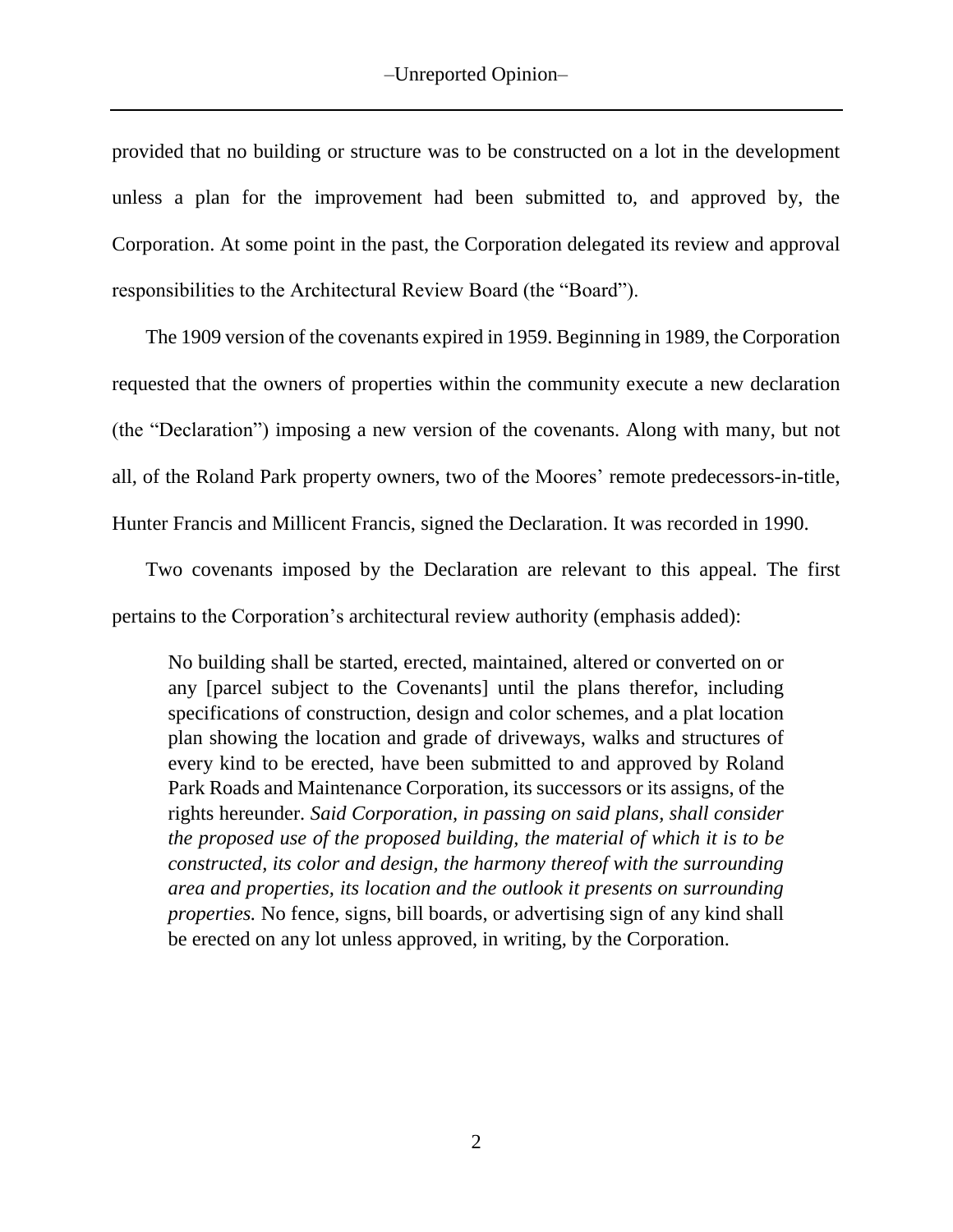The second covenant pertains to the Declaration's applicability to subsequent owners. We will discuss this in Part 1 of our analysis.

The property changed hands several times in the years that followed, with the Moores purchasing it in 2013. Each deed included a covenant of special warranty that was worded almost identically to the following covenant in the Moores' deed when they acquired the property in 2013:

AND the said parties of the first part hereby covenant(s) that they have not done or suffered to be done any act, matter or thing whatsoever, to encumber the property hereby conveyed; that they will warrant specially the property hereby granted, and that they will execute such further assurances of the same as may be requisite.

#### B. The Proposed Garage

The Moores wanted to make a number of alterations to their lot, including constructing a garage on their property. Their original vision included a two story, three-car garage in the rear of their property. They submitted their plans to the Architectural Review Board. The Board's minutes from meetings in the Fall and Winter of 2014 show that it granted approval for some of the Moores' projects, including a permeable parking pad, pending zoning approval. However, the members of the Board were concerned about other aspects of the project, including the proposed garage. They asked the Moores for more detailed information.

In 2015, the Moores submitted detailed plans, including the garage. The plan proposed a 33 foot by 24 foot three-car structure with storage space above the garage. They also wanted to install solar panels on the roof of the garage.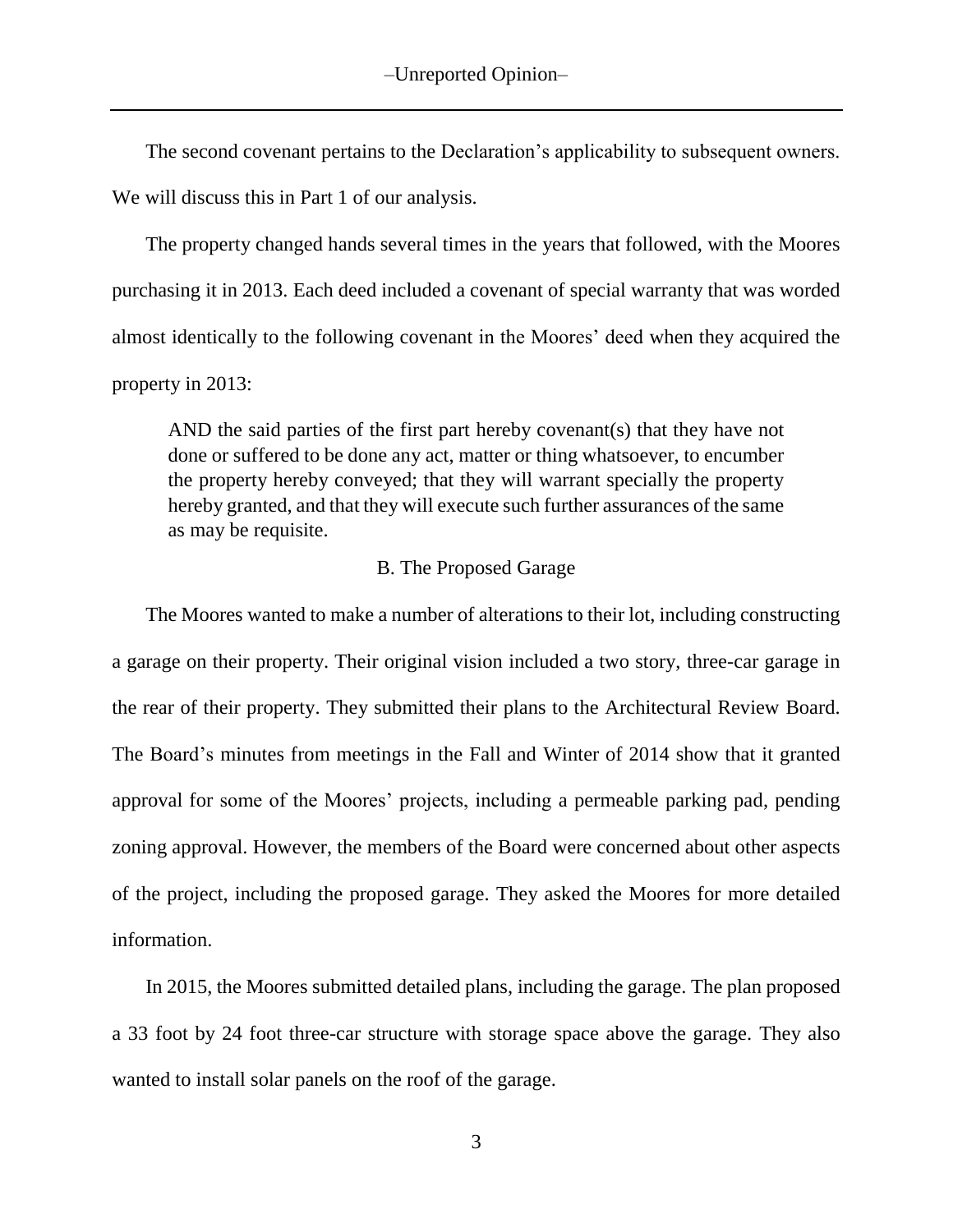Minutes from the Board's August 2015 meeting show that Board members were concerned that the proposed garage was out of sync with the surrounding properties. This feedback was communicated to the Moores by email, and after several months of emails and other communications back and forth, the Moores submitted a revised application for consideration by the Board at its December 2015 Meeting. Several aspects of the garage that troubled the Board, namely the too-tall gable roof and the three-car capacity, remained in the plan. The Board did not approve the garage. Although the Moores did not attend all of the Board's meetings in which their proposal was discussed, the trial court found that they were allowed to participate in the December meeting of the Board, which the court characterized as "the key meeting" in the review process.

The Moores were also required to obtain a variance from Baltimore City, as the proposed garage would extend into the minimum side yard setback. The Corporation opposed the variance, arguing that the garage was too large and would be overly intrusive for neighbors. The Zoning Administrator denied the application, but the Moores appealed to the Baltimore City Board of Municipal and Zoning Appeals, and that agency granted the Moores a variance in December 2015. The Board found that the variance was appropriate given the property's unique setting as a corner lot, and that the plans would not be injurious to neighboring property owners.

4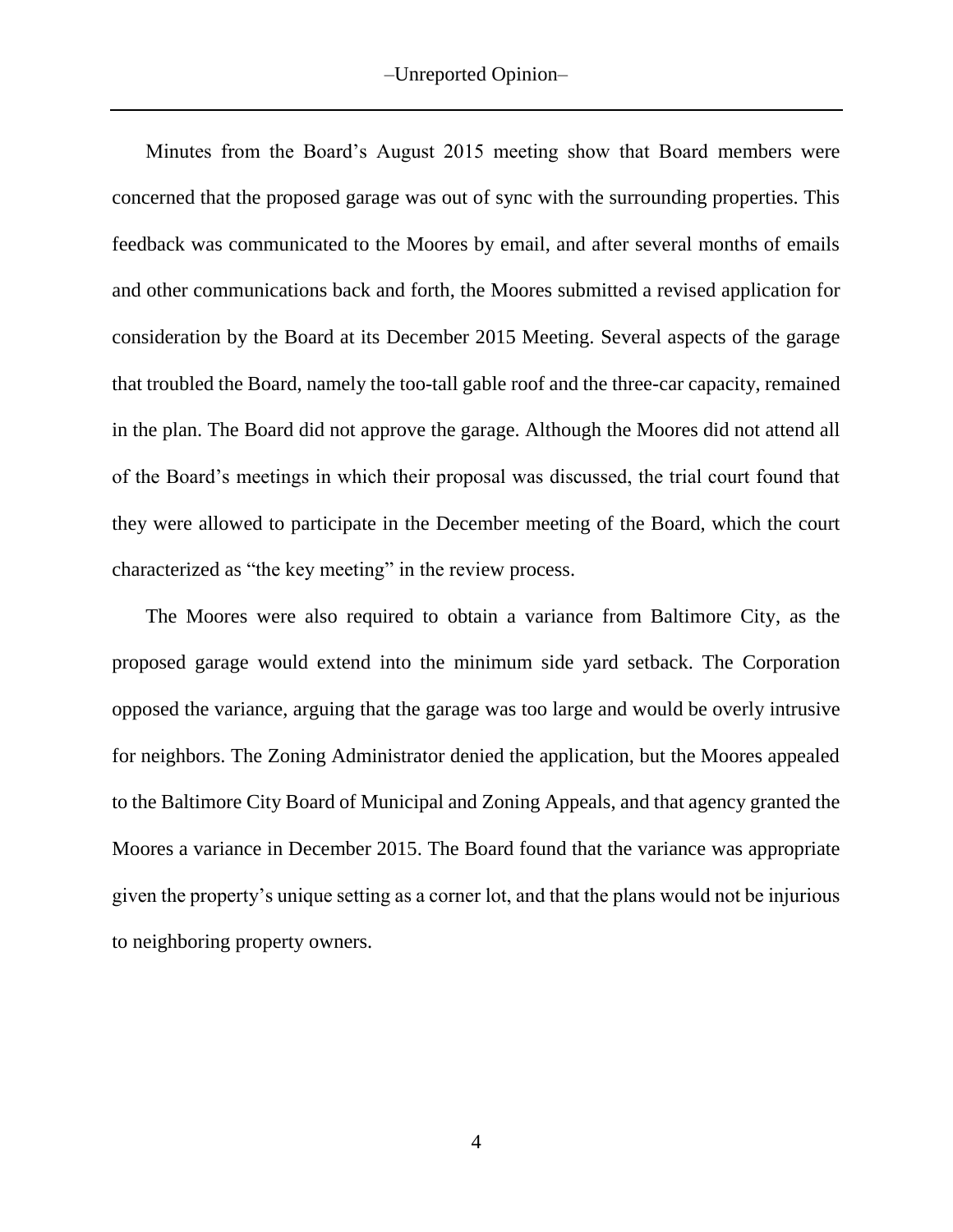The Moores, still stymied by the Board's denials after subsequent resubmissions of the garage application, filed the current action.

We won't belabor the procedural history. The Corporation filed a motion for summary judgment, contending first, that the property was subject to the operation and effect of the Covenants; and second, that the Board's decision was insulated from judicial scrutiny by operation of the business judgment rule. The court granted the motion in part. It decided that there were no disputes of material fact as to the applicability of the Covenants and concluded that the Covenants did indeed apply to the property. However, the court concluded that there were issues of material fact concerning appropriateness of the Board's review process.

After a two day court trial, the court made the following findings of fact and conclusions of law:

(1) The Corporation (and by extension the Board) was not subject to the Maryland Homeowners Association Act, RP §§ 11B-101–118.

(2) Assuming for purposes of analysis that the Act did apply, the Board substantially complied with RP § 11B-111, which imposes notice and open meeting requirements upon homeowners association governing bodies and committees.

(3) The business judgment rule applied to shield the Board's decision to deny the Moores' application from judicial scrutiny.

5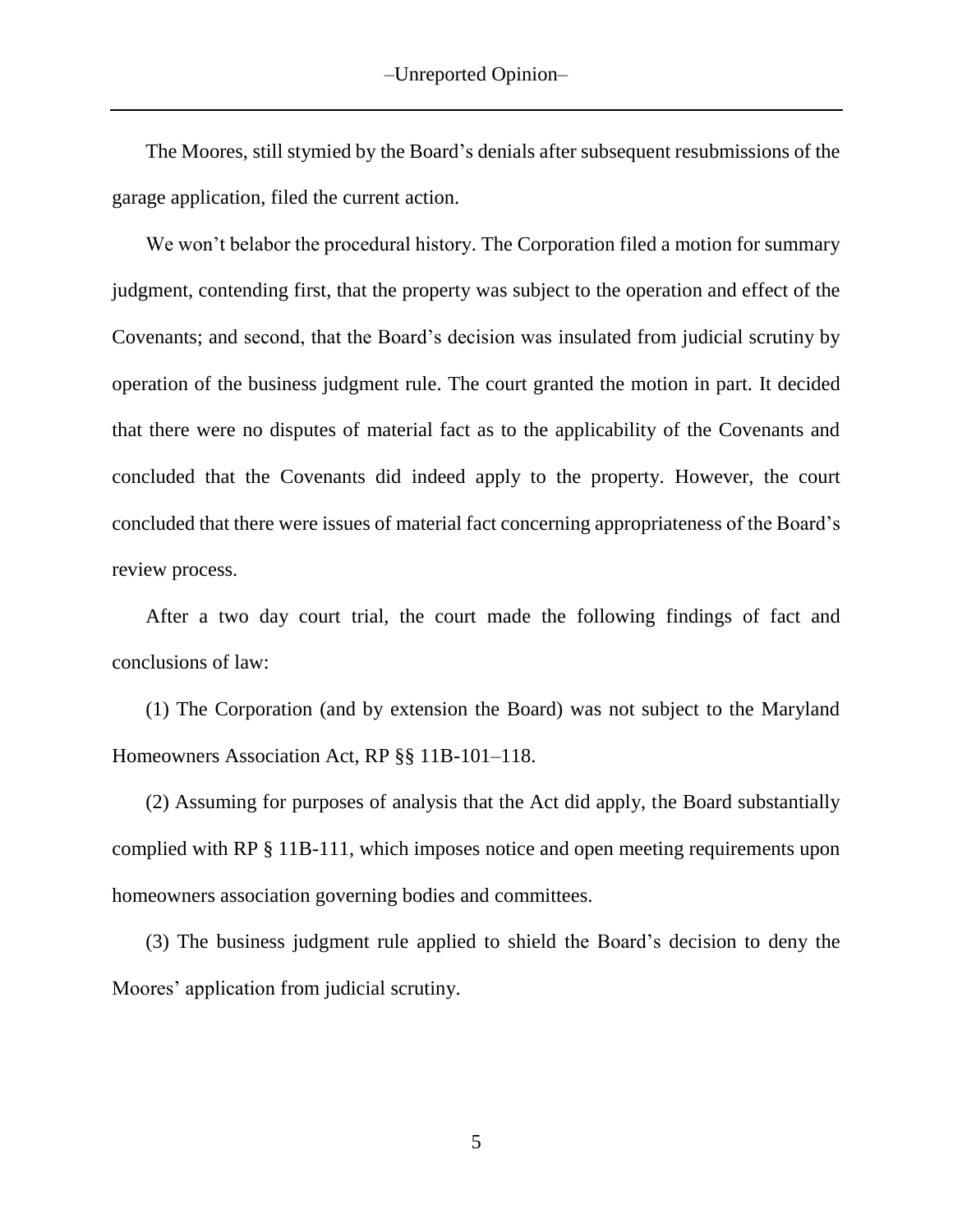# **Analysis**

The trial court decided one of the issues before it by summary judgment and the others

after a court trial.

The Court of Appeals recently summarized the appropriate standard of review for a

court's decision to grant a motion for summary judgment:

A court may grant summary judgment in favor of the moving party "if the motion and response show that there is no genuine dispute as to any material fact and that the party in whose favor judgment is entered is entitled to judgment as a matter of law." Md. Rule 2–501(f). Because the grant of summary judgment is a question of law, it is "subject to a nondeferential review on appeal." In conducting this *de novo* review, we evaluate the record in the light most favorable to the non-moving party and construe any reasonable inferences that may be drawn from the well-plead facts against the moving party.

*Schneider Elec. Buildings Critical Sys., Inc. v. W. Sur. Co.*, 454 Md. 698, 704-05 (2017)

(citation and some quotation marks omitted).

We review a ruling in a bench trial according to Md. Rule 8-131(c):

When an action has been tried without a jury, the appellate court will review the case on both the law and the evidence. It will not set aside the judgment of the trial court on the evidence unless clearly erroneous, and will give due regard to the opportunity of the trial court to judge the credibility of the witnesses.

In this exercise, "'we must consider the evidence in the light most favorable to the prevailing party and decide not whether the trial judge's conclusions of fact were correct, but only whether they were supported by a preponderance of the evidence.'" *Shader v. Hampton Imp. Ass'n, Inc.*, 217 Md. App. 581, 617 (2014), *aff'd*, 442 Md. 148 (2015)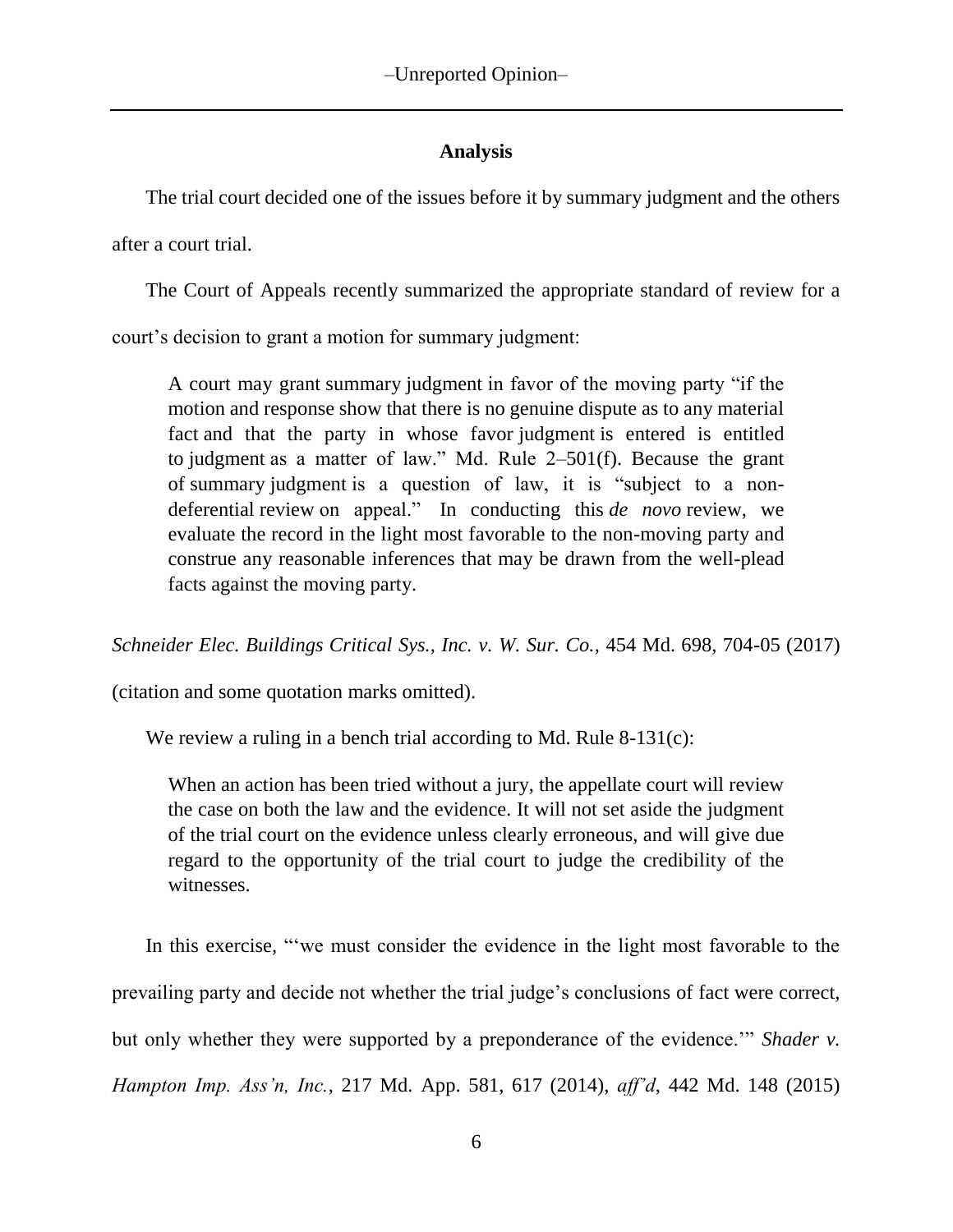(quoting *City of Bowie v. MIE Properties, Inc*., 398 Md. 657, 676–77). Issues of law are reviewed *de novo*. *Id.*

#### **1. The Moores' property is subject to the Declaration.**

A covenant that runs with the land binds not only the parties that enter into the covenant but also successive owners as well. *County Commissioners of Charles County v. St. Charles Associates Ltd. P'ship*, 366 Md. 426, 448-449 (2001). The test for determining whether a covenant runs with the land is well established. "Under Maryland law, a covenant can run with the land if: '(1) the covenant touch[es] and concern[s] the land; (2) the original covenanting parties intend the covenant to run; and (3) there be some privity of estate and that (4) the covenant be in writing.'" *Id.* at 450 (quoting *Mercantile-Safe Deposit and Trust Co*. *v. Mayor and City Council of Baltimore*, 308 Md. 627, 632 (1987)) (some quotation marks omitted).

The Moores contend that the trial court was wrong when it granted the Corporation's motion for summary judgment on the issue of whether the Declaration applied to their property. The Moores do not argue that the covenant requiring architectural review is not in writing, that it does not "touch and run with" the land, or that there is an absence of privity of estate. Their argument is that there was a dispute of material fact as to whether the Francises and their successors-in-title intended the covenant to run with the land. The Moores assert that the covenants of special warranty contained in the deeds executed by the Francises and other owners in the chain of title is evidence that the Francises, and their successors in title, did not intend the Declaration to bind run with the property. The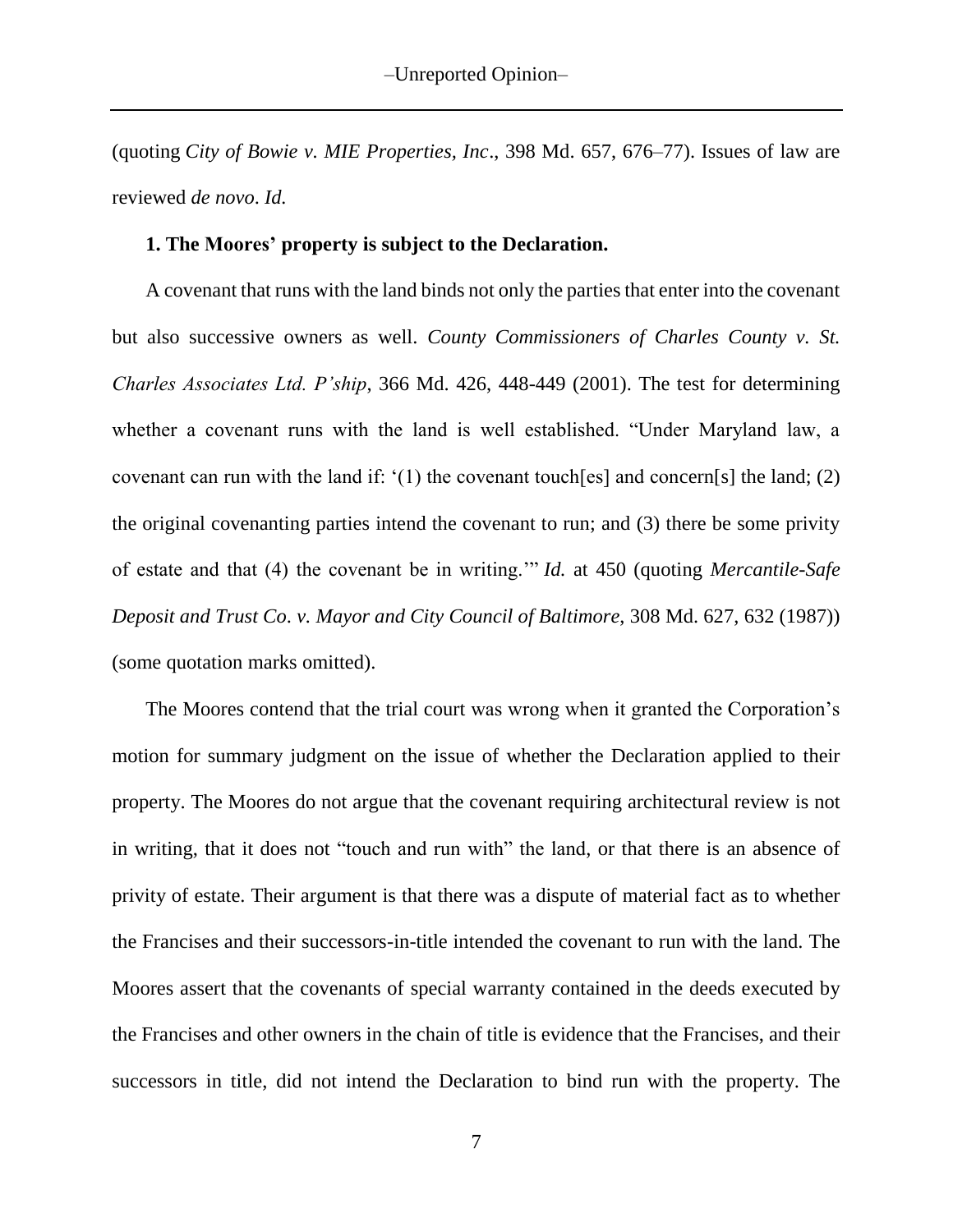argument has an initial appeal—after all, why would the Francises covenant that they had not encumbered the property if they intended the Declaration be binding? Ultimately, however, it is unconvincing.

Maryland courts interpret instruments purporting to convey interests in land by applying principles of contract interpretation. *Miller v. Kirkpatrick,* 377 Md. 335, 351, (2003). As this Court explained in *Gunby v. Olde Severna Park Improvement Association*,

174 Md. App. 189, 242–43, *aff'd,* 402 Md. 317 (2007) (emphasis added):

These principles require consideration of the character of the contract, its purpose, and the facts and circumstances of the parties at the time of execution. . . .

\* \* \*

*We construe a deed without resort to extrinsic evidence, if the deed is not ambiguous.* In interpreting a deed whose language is clear and unambiguous on its face, the plain meaning of the words used shall govern without the assistance of extrinsic evidence.

In the present case, the instrument encumbering the Moores' property with the covenants is the Declaration. We will examine extrinsic evidence, i.e., the Francises' deed, only if we conclude that the relevant language in the Declaration is ambiguous.

The pertinent provision in the Declaration states:

6. All of the covenants, conditions and restrictions herein shall be held and construed to run with and bind the land . . . and shall operate in perpetuity, except that after twenty-five (25) years from the date hereof, the then owners representing sixty (60) percent of the lots . . . by instrument duly executed and recorded among the Land Records, may amend, repeal, cancel or annul any and all of the covenants, conditions and restrictions mentioned herein.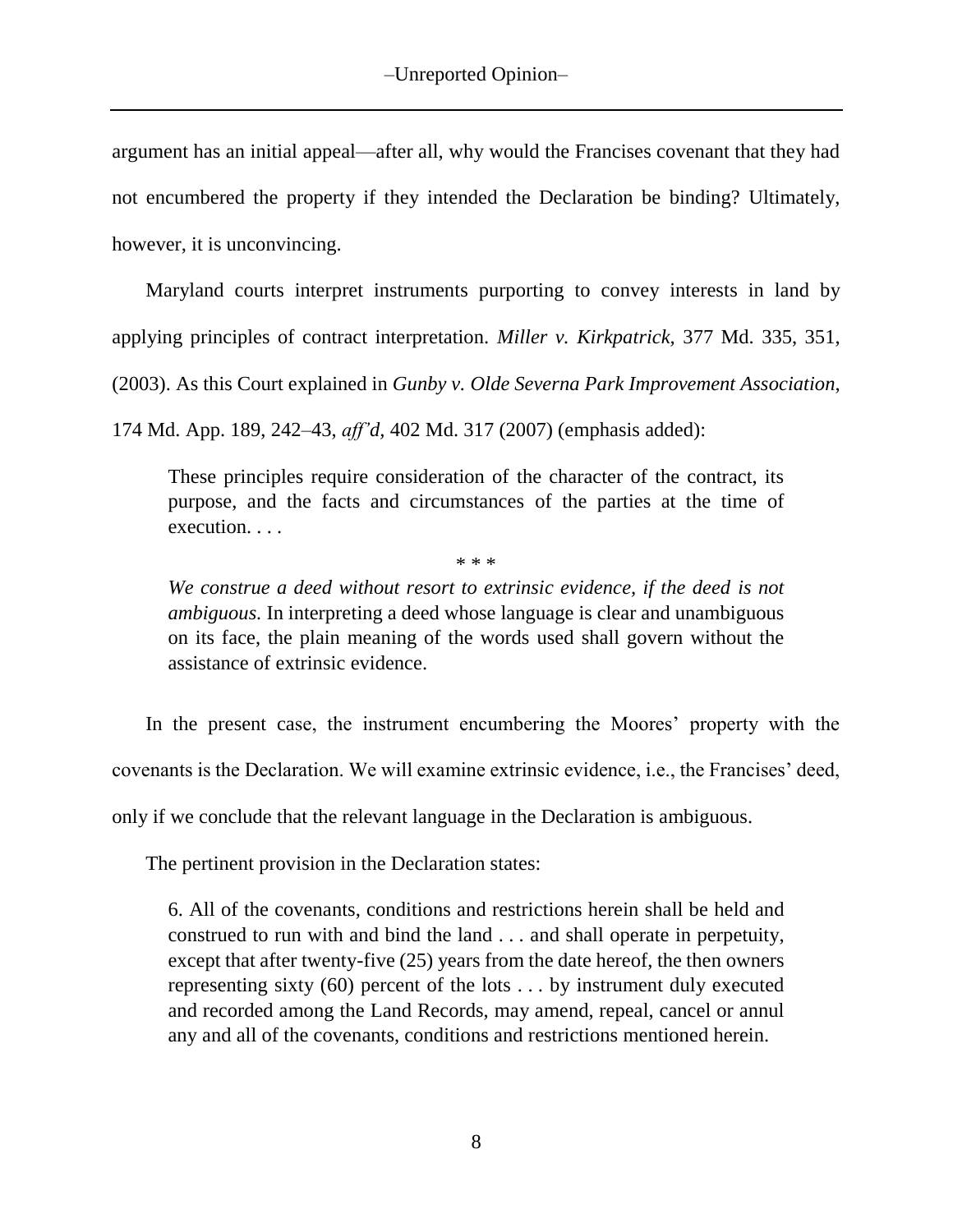"Language in a deed is considered ambiguous . . . if, when read by a reasonably prudent person, it is susceptible of more than one meaning. The determination of ambiguity is a question of law[.]" *Gunby,* 174 Md. App. at 243 (quotations marks and citation omitted). A reasonably prudent person reading paragraph 6 of the Declaration would conclude that the covenants contained in it were intended to run with the land. We agree with the trial court's legal determination that the covenant is unambiguous as a matter of law. Therefore, there is no reason for us to consider the Francises' deed of conveyance.<sup>1</sup> The trial court did not err when it concluded that there was no issue of material fact and that the Declaration encumbered the Moore property as a matter of law.

# **2. Assuming for purposes of analysis that the Corporation is subject to the provisions of the Maryland Homeowners Association Act, the Board substantially complied with the Act's notice and open meeting provisions.**

The Moores also contend that Roland Park is subject to the Homeowners Association Act, RP § 11B-101 *et seq.* (the "Act"). Specifically, they contend that the Architectural Review Board failed to follow legally-mandated procedures when it held closed meetings and made decisions without the Moores being present. These violations, they argue, undercut the Corporation's ability to rely on the business judgment rule in this case.

 $\overline{a}$ 

<sup>&</sup>lt;sup>1</sup> Were we to do so, the outcome would be the same. A covenant of special warranty does not invalidate a prior conveyance by the grantor but rather protects a grantee against a claim against the property that exists as a result of an act by the grantor or a claim asserted against the grantor. The grantor is obligated to defend against such a claim on behalf of the grantee and, if the defense is unsuccessful, is liable in damages. *See, e.g., Dillow v. Magraw*, 102 Md. App. 343, 365 (1994), *aff'd*, 341 Md. 492 (1996) (obligation to defend a claim); *Wempe v. Schoentag*, 163 Md. 647, 650 (1933) (liability in damages).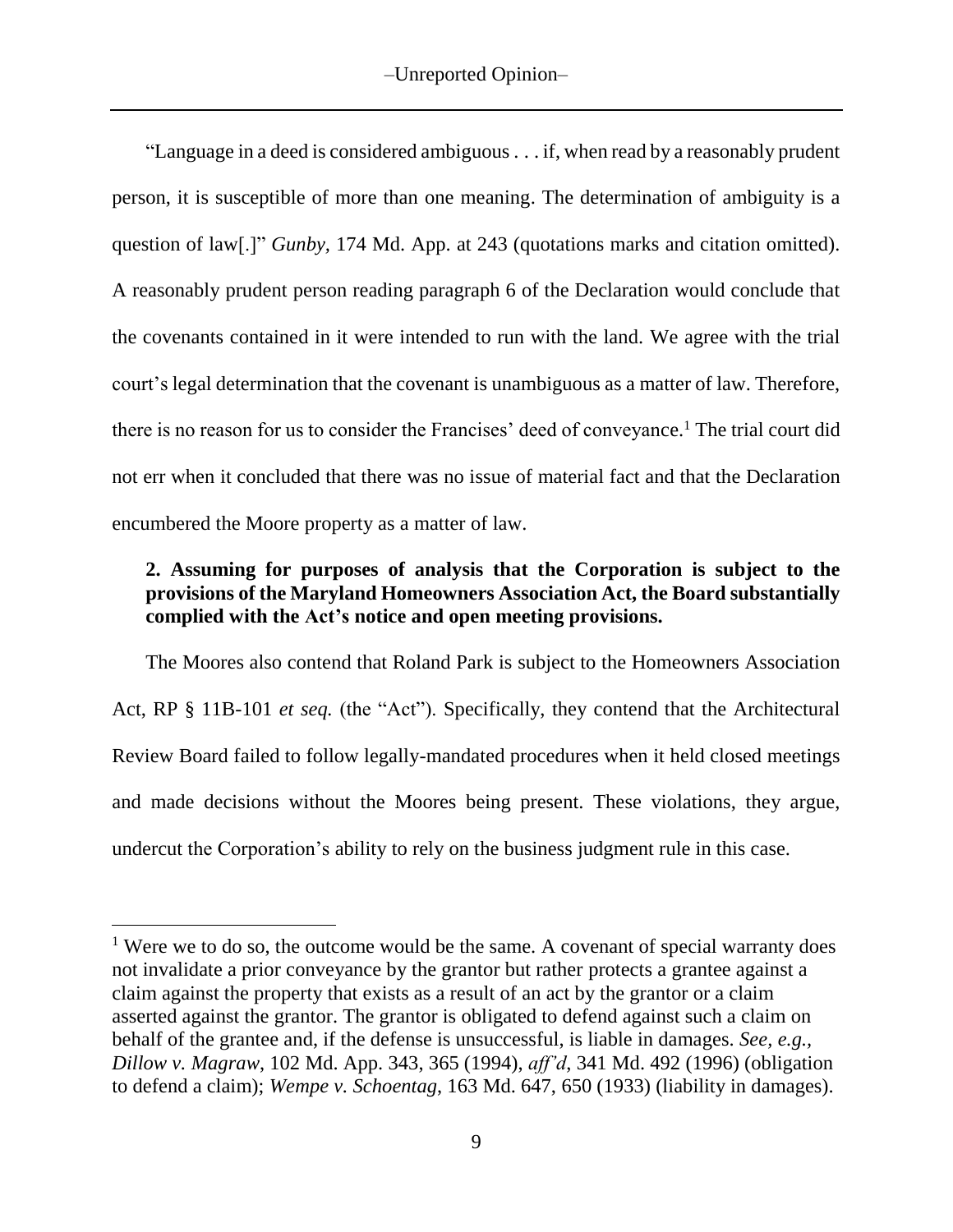The trial court concluded that the Act did not apply to the Corporation. Its decision was based in large part upon a written opinion submitted by an expert witness. The expert noted that his opinion was based upon his "general familiarity with the declarations applicable to several Roland Park lots." He qualified his opinion by noting that he had not made "an exhaustive examination" of the land records to find out if a declaration imposing fees had in fact been filed.

The Act defines a homeowners association as follows:

(i)(1) "Homeowners association" means a person having the authority to enforce the provisions of a declaration.

(2) "Homeowners association" includes an incorporated or unincorporated association.

RP § 11B-101(i).

"Declaration" is also a defined term in the Act. RP § 11B-101(d) states in pertinent

part:

(d)(1) "Declaration" means an instrument, however denominated, recorded among the land records of the county in which the property of the declarant is located, that creates the authority for a homeowners association to impose on lots, or on the owners or occupants of lots . . . any mandatory fee in connection with the provision of services or otherwise for the benefit of some or all of the lots, the owners or occupants of lots, or the common areas.

As we have already discussed, the trial court concluded that the Corporation was not a homeowners association within the purview of the Act. As an alternative basis for its decision, the court assumed for purposes of analysis that the Act did apply. With this as a premise, the court concluded that the Board substantially complied with the notice and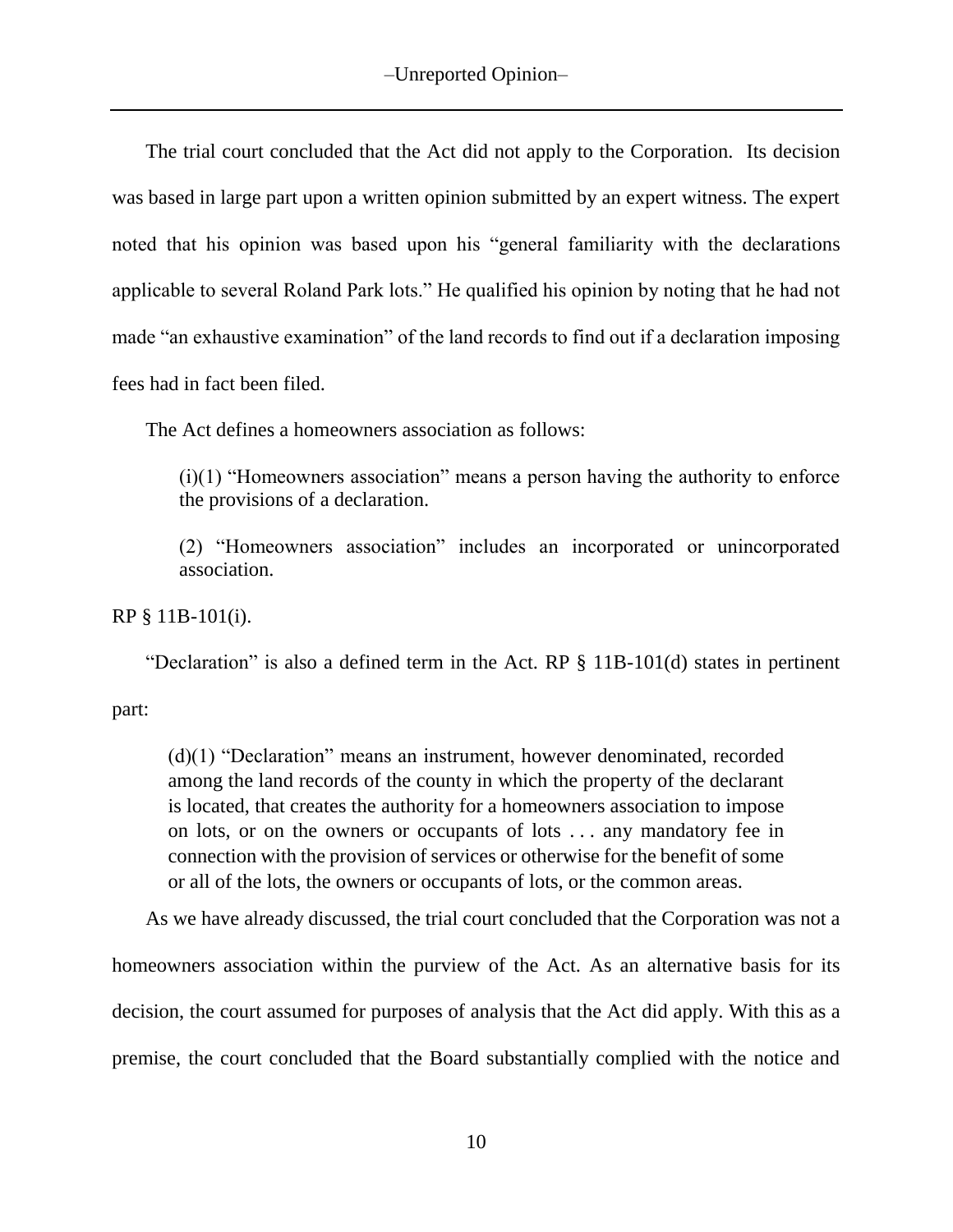open meetings provisions of the Act. We will proceed on the same assumption, and reach

the same conclusion.<sup>2</sup>

RP § 11B-111 states in pertinent part:

Except as provided in this title, and notwithstanding anything contained in any of the documents of the homeowners association:

(1) Subject to the provisions of item (4) of this section, all meetings of the homeowners association, including meetings of the board of directors or other governing body of the homeowners association or a committee of the homeowners association, shall be open to all members of the homeowners association or their agents;

(2) All members of the homeowners association shall be given reasonable notice of all regularly scheduled open meetings of the homeowners association;

\* \* \*

(4) A meeting of the board of directors or other governing body of the homeowners association or a committee of the homeowners association may be held in closed session only for the following purposes:

\* \* \*

(iii) Consultation with legal counsel on legal matters;

(iv) Consultation with staff personnel, consultants, attorneys, board members, or other persons in connection with pending or potential litigation or other legal matters;

\* \* \*

(5) If a meeting is held in closed session under item (4) of this section:

 $2$  The parties' briefs do not contain extensive discussions of the applicability of the Act to the Roland Park development. Resolving this issue may be more complicated than the briefs suggest. However, this is not the case to undertake such an attempt. *See Master Financial, Inc. v. Crowder*, 409 Md. 51, 80 n.1 (2009) ("For good reason, it is rare that the Court will add an issue not raised by the parties in either the lower courts or this Court.").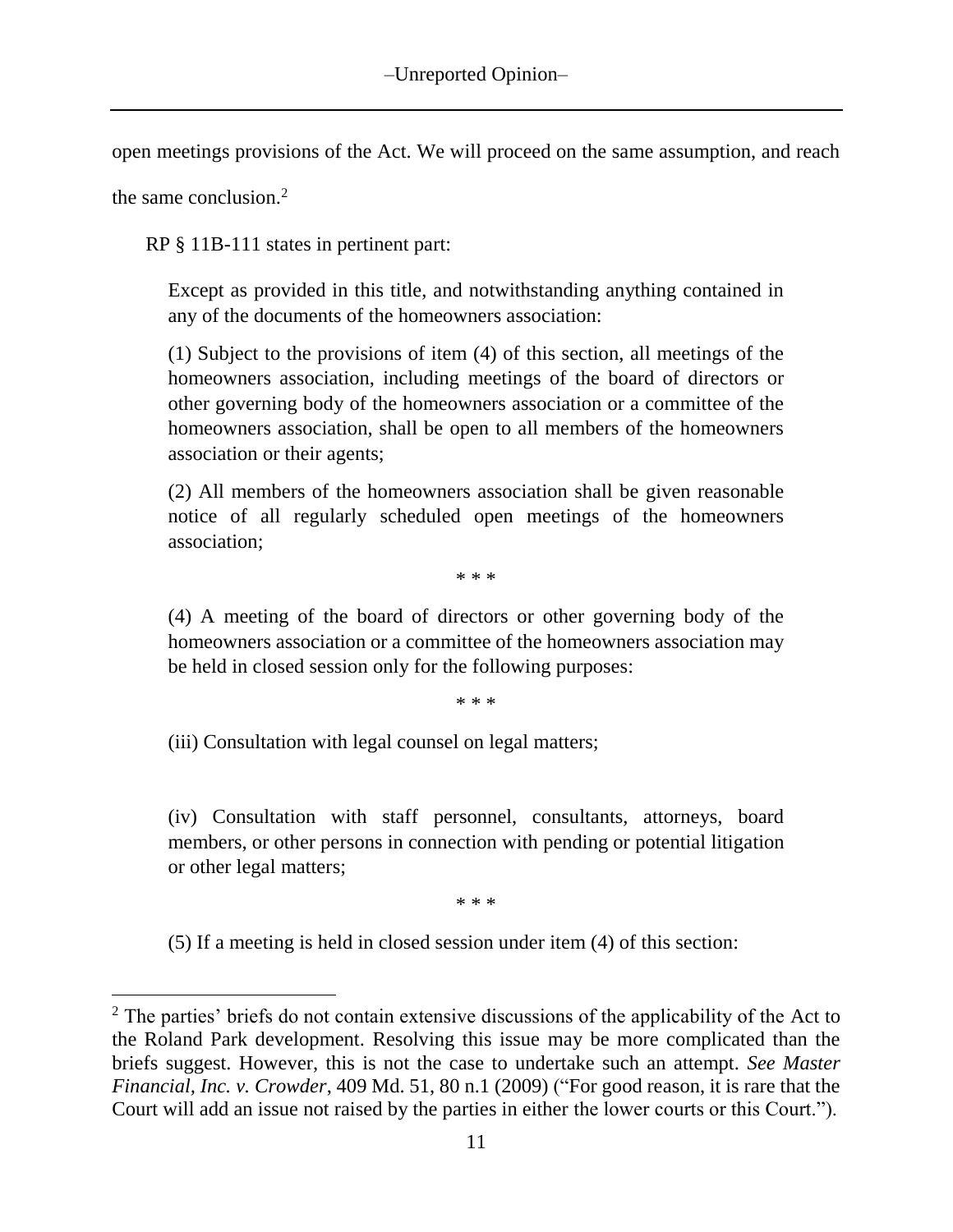(i) An action may not be taken and a matter may not be discussed if it is not permitted by item (4) of this section[.]

The trial court concluded that the Board substantially complied with § 11B-111. It based this conclusion on the following findings (1) the Board "generally" gave notice of meetings that were published before the meetings; (2) the Moores attended at least the "key meeting," (the court was referring to a meeting that took place on or about December 1, 2015 that resulted in a definitive denial of the Moores' proposal); (3) the Moores were permitted to give a presentation at that meeting; (4) although portions of the meetings were closed, the closed sessions were for the purposes of consultation with legal counsel, a permitted basis for closing a meeting pursuant to RP  $\S$  11B-111(4); (5) there were discussions between the Moores and the Board outside of meetings in which "information was shared back and forth"; (6) the Moores "certainly were not blocked from . . . attending" Board meetings; and (7) the members of the Board were entitled to rely on the opinion from a lawyer to the effect that the Act did not apply to the Corporation.

To this Court, the Moores argue that two of these findings were clearly erroneous. First, they argue that the record demonstrates that "the key meeting" actually occurred in September because it was at that meeting that the Board decided that the proposed garage was too large for the site and its surroundings. There is evidence to support this, but it is also clear that the Board did not make a final decision until they met with the Moores at the December meeting. Second, the Moores assert that they were not permitted to attend the September meeting. However, the portion of the record that they cite in their brief as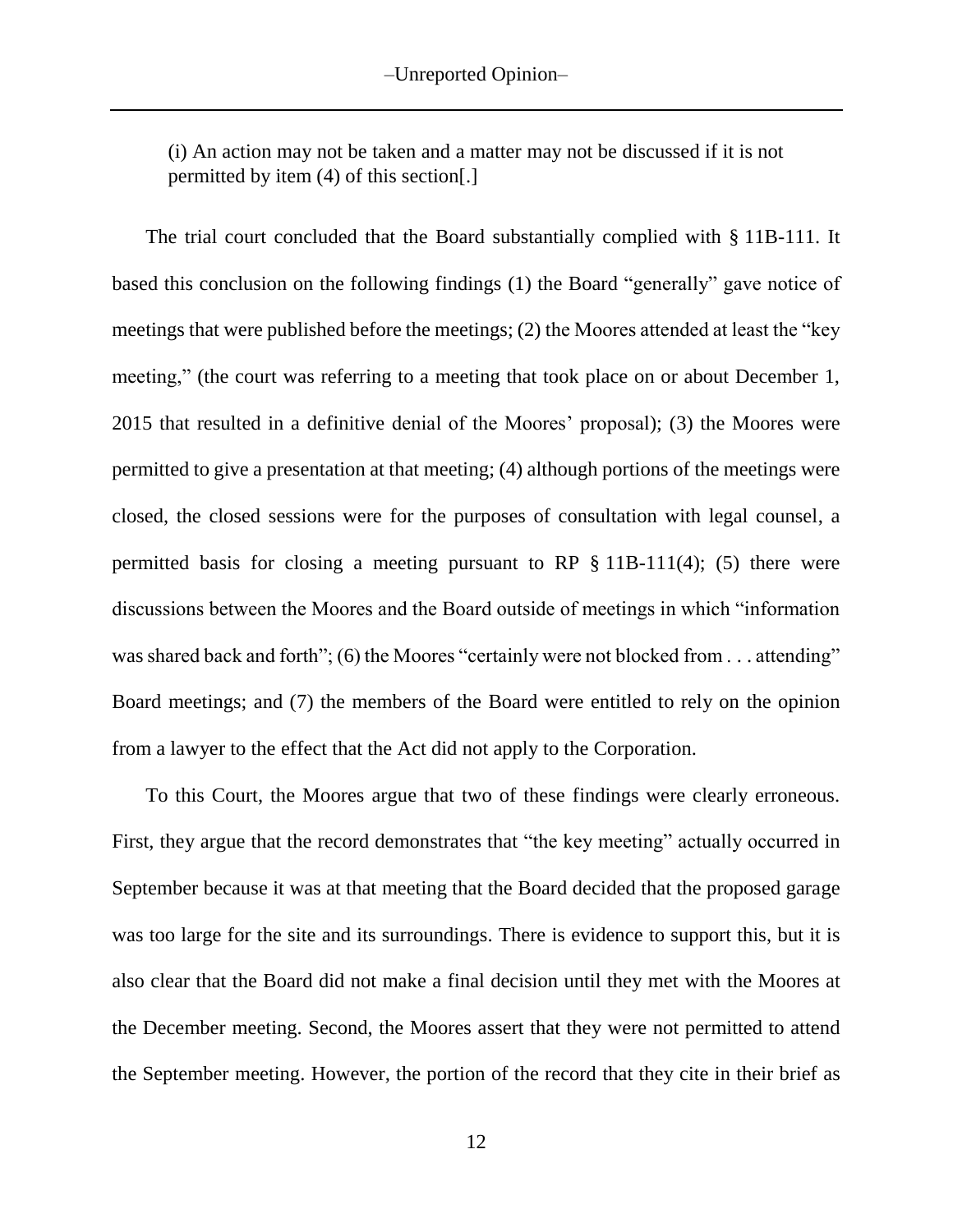supporting this contention does not do so. We conclude that the trial court's findings that the critical meeting of the Board was the one in December and that the Moores were not prevented from attending meetings were not clearly erroneous.

On the record before us, we cannot say that the court's conclusion that the Board substantially complied with § 11B-111 was either clearly erroneous or an error of law.

#### **3. The Board's decision was not arbitrary, whimsical, or captious.**

Finally, the Moores argue that the trial court used the wrong standard when applying the business judgment rule. They contend the trial court used the standard that we laid out in *Black v. Fox Hills North Community Ass'n, Inc.*, 90 Md. App. 75 (1992), and reiterated in *Reiner v. Ehrlich*, 212 Md. App. 142 (2013), while the appropriate standard is actually found in cases such as *Harbor Improvement Ass'n, Inc. v. Downey*, 270 Md. 365 (1973), and *Kirkley v. Siepelt,* 212 Md. 127 (1957). To the extent that *Harbor Improvement* and *Kirkley*, on the one hand, and *Fox Hills* and *Reiner*, on the other, articulate different judicial approaches to the review of decisions like that of the Board in this case, any distinction is immaterial in this case.

In *Fox Hills*, the issue was whether a decision by a homeowners association's architectural review committee was consistent with the community's architectural and design standards. 90 Md. App. at 79–80. Instead of addressing the contention on its merits, this Court held that the decision of the architectural review committee was not subject to judicial review because the business judgment rule "precludes judicial review of a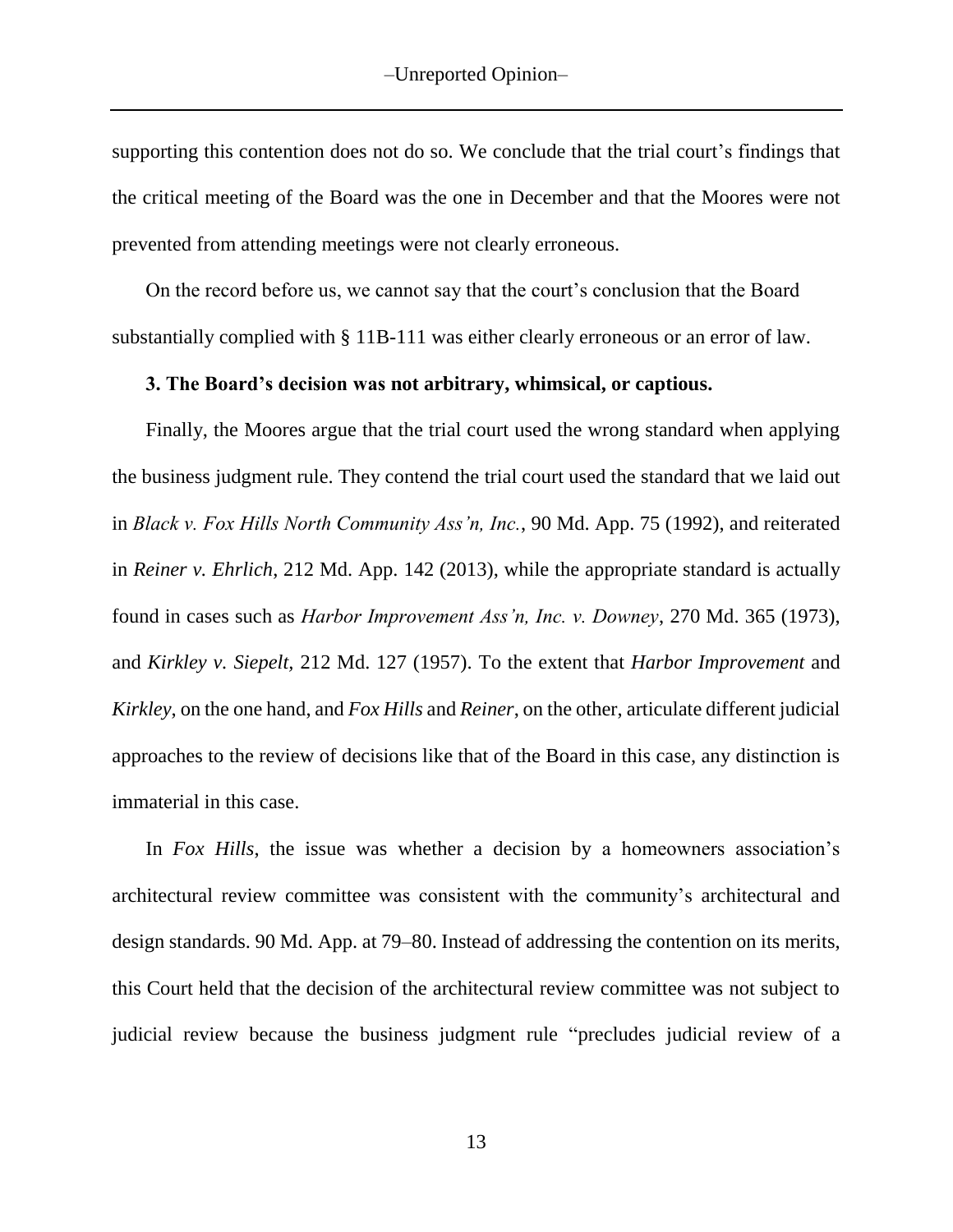legitimate business decision of an organization, absent fraud or bad faith." *Id.* at 82. We concluded:

The decision which the association made to approve the Kupersmiths' fence was a decision which it was authorized to make. Whether that decision was right or wrong, the decision fell within the legitimate range of the association's discretion. . . . There was no allegation in the complaint of any fraud or bad faith. Absent fraud or bad faith, the decision to approve the fence was a business judgment with which a court will not interfere.

*Id.* at 83.

We applied the same principle in *Reiner.* 212 Md. App. at 155–56. In *N.A.A.C.P. v.* 

*Golding*, 342 Md. 663, 673 (1996), the Court of Appeals cited *Fox Hills* with approval,

and concluded the business judgment rule insulates corporate and association decisions

from judicial scrutiny "absent fraud, irregularity, or arbitrary action." *Id.* at 678.

In *Kirkley*, the Court of Appeals held that (emphasis added):

[A]ny refusal to approve the external design or location . . . would have to be based upon a reason that bears some relation to the other buildings or the general plan of development; and this refusal would have to be *a reasonable determination made in good faith, and not high-handed, whimsical or captious in manner*.

212 Md. at 133.

The Court reiterated and applied the *Kirkley* standard in *Harbor Improvement.* 270 Md.

at 374.

We think that "arbitrary" and "whimsical and captious" embrace the same concept. *Kirkley* makes it clear that a decision that is made without regard to "other buildings and the general plan of development" is "whimsical and captious." Such a decision could also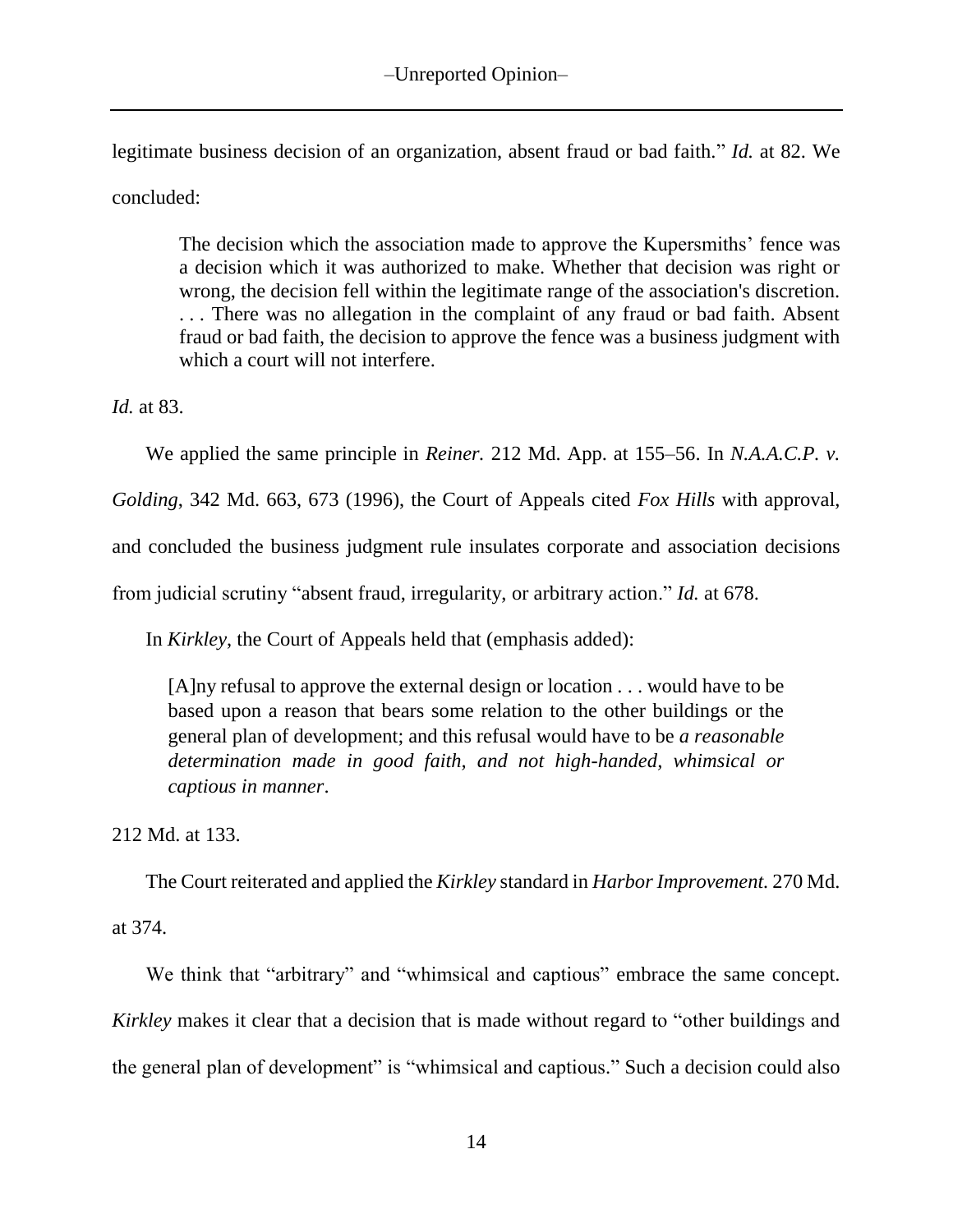be accurately characterized as "arbitrary." There may be cases in which the distinction between not reviewing an organization's decision unless it is shown to be arbitrary (*Golding, Fox Hills,* and *Reiner*), and reviewing a decision to decide if it is arbitrary (*Kirkley* and *Harbor Improvement*), might be important. This is not such a case.

The Declaration provides that, before the Board grants or denies an application, it must:

consider the proposed use of the proposed building, the material of which it is to be constructed, its color and design, the harmony thereof with the surrounding area and properties, its location and the outlook it presents on surrounding properties.

The Board spent months reviewing the Moores' various garage proposals, communicated with them about the Board's concerns, and allowed for multiple resubmissions of the application. The Board followed its own review process, which includes accepting written applications supplemented by written descriptions, photographs, and architectural drawings; sending letters to neighbors informing them of the application; and meeting to consider the application. The meetings were memorialized with detailed minutes. The Board's denial letter provided a clear reason, noting that the proposed garage was too large in proportion to the house and the site. As the Board explained in the minutes from its meetings and at trial, the proposed garage was too wide compared to that of neighboring properties, and the Board members believed that there were no other threecar, two story garages behind row houses in Roland Park. The Board also made it clear to the Moores that it would approve "either a 2-car garage with a gable roof similar to others on the lane or a 3-car garage with hip roof."